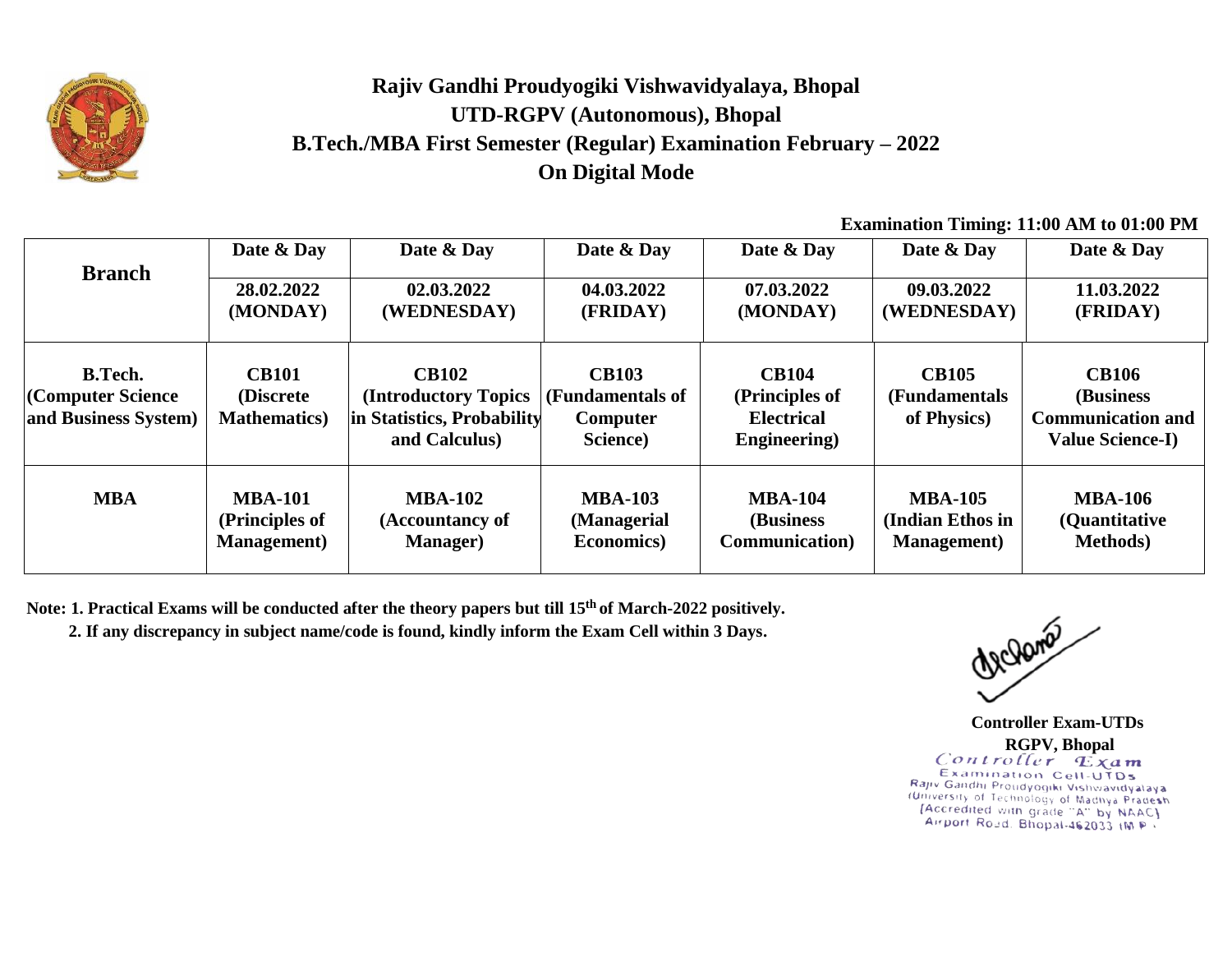

## **Rajiv Gandhi Proudyogiki Vishwavidyalaya, Bhopal UTD-RGPV (Autonomous), Bhopal B.Arch. First Semester (Regular) Examination February – 2022**

| <b>Branch</b>                    | Date & Day                                            | Date & Day                                        | Date & Day                                       | Date & Day                                   | Date & Day                                | Date & Day                                        |
|----------------------------------|-------------------------------------------------------|---------------------------------------------------|--------------------------------------------------|----------------------------------------------|-------------------------------------------|---------------------------------------------------|
|                                  | 28.02.2022<br>(MONDAY)                                | 02.03.2022<br>(WEDNESDAY)                         | 04.03.2022<br>(FRIDAY)                           | 07.03.2022<br>(MONDAY)                       | 09.03.2022<br>(WEDNESDAY)                 | 11.03.2022<br>(FRIDAY)                            |
| <b>B.Arch.</b><br>(Architecture) | AR 111<br>(Architectural<br>$Design-I)$               | AR 112<br>(Building)<br>Construction-I)           | AR 113<br>(Graphics-I)                           | AR 115<br>(Building)<br>Materials)           | AR 116<br>(Structure-I)                   | AR 117<br>(Communication<br>English)              |
|                                  | <b>Examination Timing</b><br>$\vdots$ 8:00 AM-2:00 PM | <b>Examination Timing</b><br> :- 11:00 AM-2:00 PM | <b>Examination Timing</b><br> :- 8:00 AM-2:00 PM | <b>Examination Timing Examination Timing</b> | :- 11:00 AM-1:00 PM  :- 11:00 AM- 1:00 PM | <b>Examination Timing</b><br>:- 11:00 AM- 1:00 PM |

**Note: 1. Practical Exams will be conducted after the theory papers but till 15th of March-2022 positively.**

 **2. If any discrepancy in subject name/code is found, kindly inform the Exam Cell within 3 Days.**

McJama

 **Controller Exam-UTDs RGPV, Bhopal**Examination Cell-UTDs Examination Cell-UTDs<br>Rajiv Gandhi Proudyogiki Vishwavidyalaya<br>(University of Technology of Madhya Pradesh<br>- Arriord Road Rhonal 46.002.48 Pa Airport Road. Bhopal-462033 (M P +